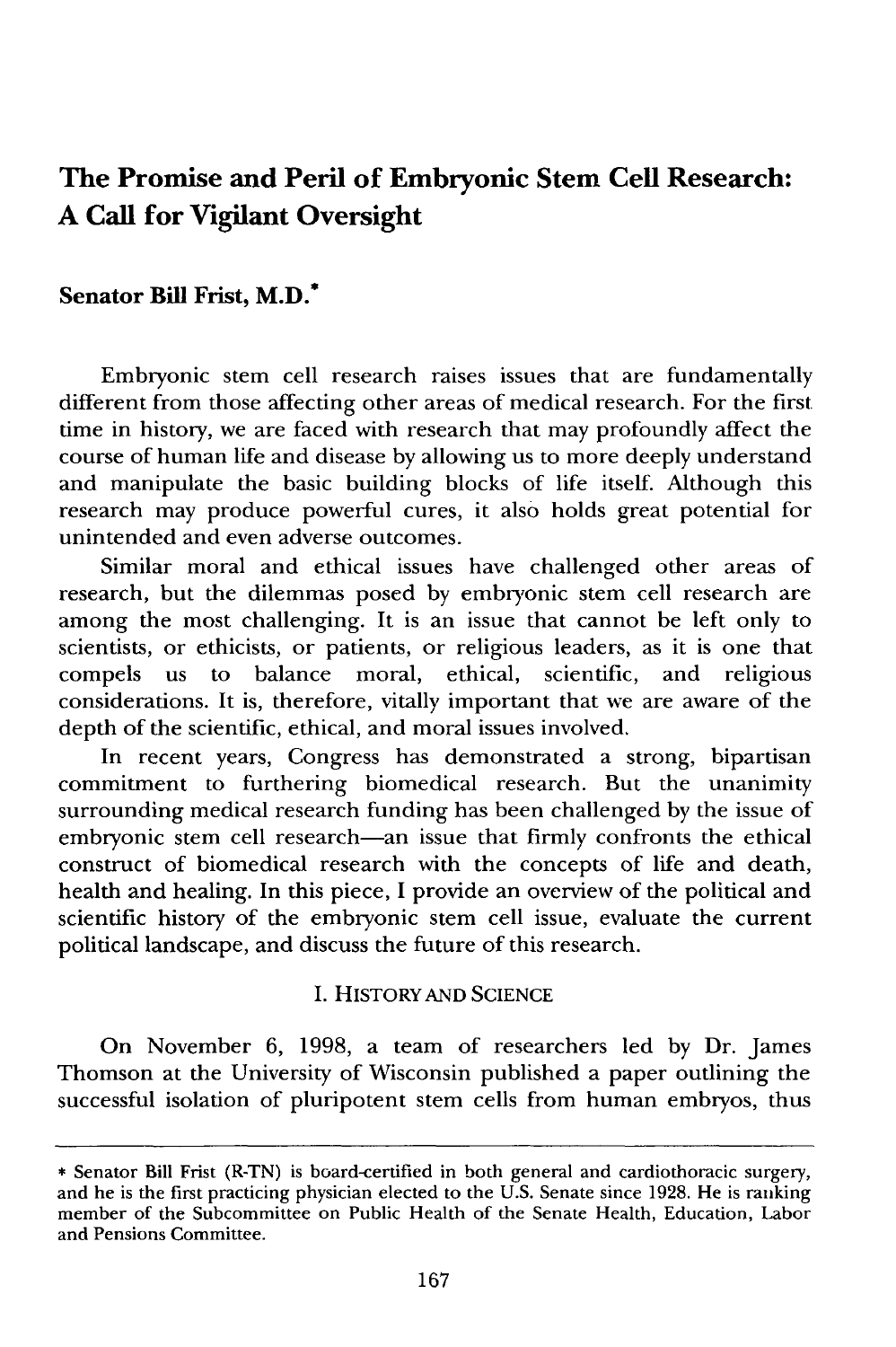thrusting embryonic stem cell research to the forefront of debate.<sup>1</sup> As is well known by now, embryonic stem cells are derived from the inner cell mass of a blastocyst-stage (five to six days old) embryo. Although these inner cells have lost the ability to form supporting tissues, they retain the ability to develop into any cell type found in the body and are considered pluripotent. Over time, and if allowed, they may multiply and differentiate further, becoming committed to specific lineages. These pluripotent embryonic stem cells, when properly isolated and cultured, appear to contribute to all cell types found in the adult and seem to be capable of indefinite self-renewal.2

It is also now known that there exist relatively undifferentiated and self-renewing cells known as adult stem cells throughout the adult body-cells that help repair tissues harmed by injury, disease, or natural cell death. The most widely known and understood example of such a cell is the hematopoietic stem cell, found in bone marrow and responsible for the production of blood cells. Other promising cell types include neural stem cells and mesenchymal stem cells. Reports have also appeared touting the potential of stem cells from fat tissue, as well as those from umbilical cord blood.<sup>3</sup>

Until recently, adult stem cells were considered rare and inflexible, believed only to be able to form the cell types for the tissue in which they were found. Moreover, most adult stem cells have not grown well in culture and have remained difficult to obtain in significant quantities. However, recent news reports suggest that adult stem cells may have more plastic properties than previously believed, and the techniques for growing adult stem cells are being improved. For example, on January 23, 2002, *New Scientist* reported that researchers had discovered mulitpotent adult progenitor cells in adult bone marrow. Such cells appear capable of differentiating into all cell types and may avoid some of the difficulties associated with embryonic stem cells. Moreover, adult stem cells from human marrow have been expanded extensively in laboratories. While adult stem cells may not be capable of indefinite self-renewal, they do not also exhibit the tendency of embryonic stem cells to become malignant.<sup>4</sup> Ultimately, there remain many challenges and uncertainties surrounding both adult and embryonic stem cells.

## II. POTENTIAL APPLICATIONS OF EMBRYONIC AND ADULT STEM CELLS

Both human embryonic and adult stem cell research hold tremendous potential for a wide range of uses, including clinical applications of cellbased therapies for diabetes, Parkinson's disease, Alzheimer's disease, leukemia, spinal cord injuries, and a number of other diseases and injuries.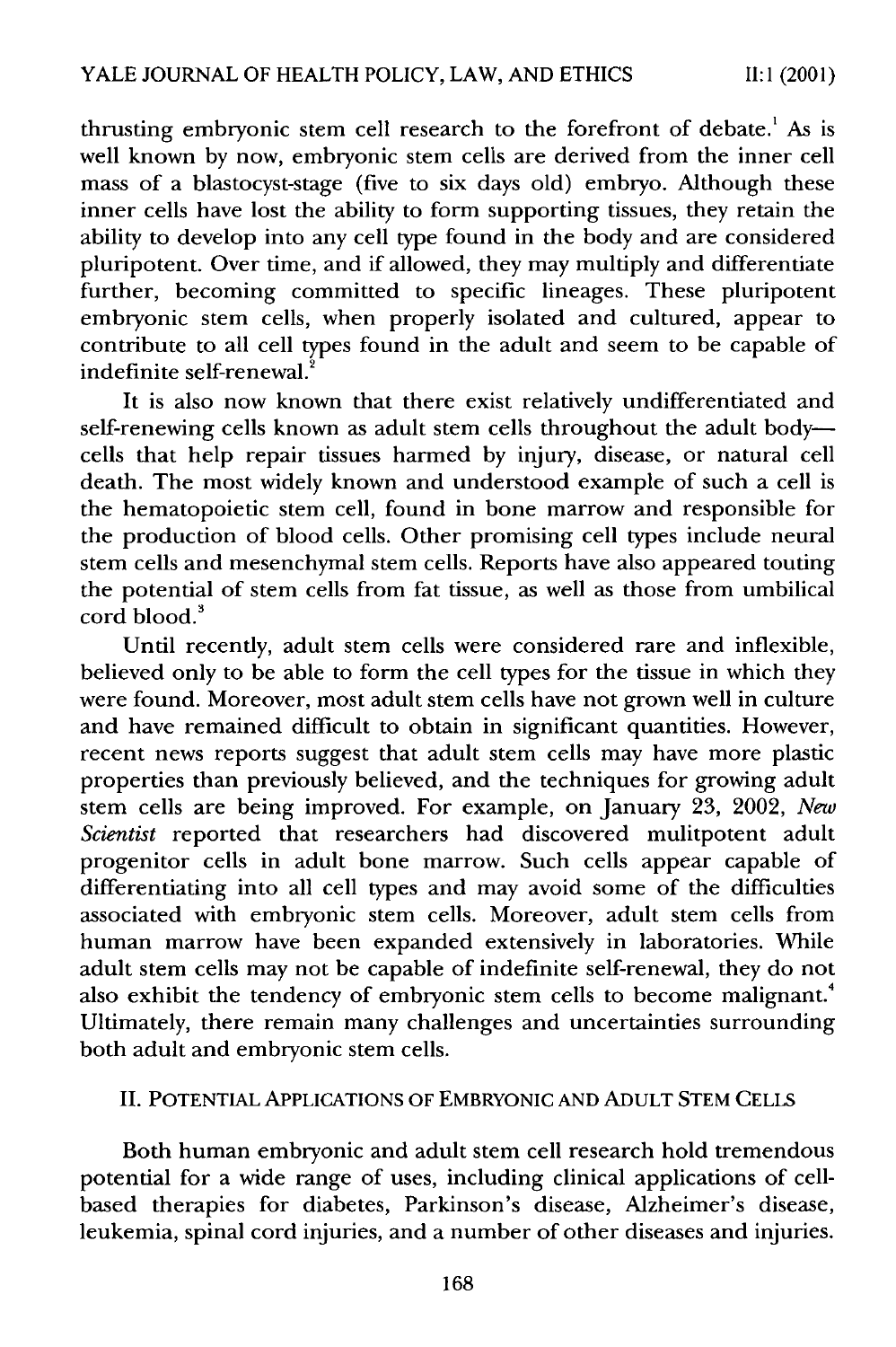This research may be useful in providing scientists with a better understanding of the human cellular growth and differentiation process, thus allowing researchers to seek out and attempt to treat or prevent the causes of birth defects, genetic abnormalities, and diseases. The research may also be useful in pharmaceutical development, allowing researchers to grow large numbers of various cell types in order to test drug effectiveness and toxicity.<sup>5</sup>

It is critical, however, that advocates not embellish the potential of either embryonic or adult stem cell research for medical therapies. This evolving science is still very young (the original Thomson discovery was published only three years ago). Further basic research must be conducted before we can hope to see clinical trials and possible treatments. In fact, with the exception of hematopoietic stem cells that have been used for many years in bone marrow transplantation, no other stem cells, neither embryonic nor adult, have yet demonstrated therapeutic applications.

Some of the challenges remaining for both avenues of research include: (1) learning the signals governing the differentiation of stem cells; (2) overcoming the challenge of immune rejection in cell transplantation; and (3) establishing consistent, effective methods to culture, isolate, and grow the cells in a timely manner that is consistent with good manufacturing processes.<sup>6</sup> The bottom line is that treatments, if they will be discovered, are likely several years away. Yet, the hope that they will someday yield therapies for those suffering from disease is powerful.

## III. THE IMPORTANCE OF FEDERALLY FUNDED RESEARCH

Our nation's unique combination of public and private funding for scientific research is the envy of the world. It attracts the best researchers and has led to an explosion of medical and scientific innovations that are producing new treatments and hope for patients suffering from a wide range of disease.<sup>7</sup> Policymakers and the public are increasingly aware of the great potential of biomedical research, and this awareness has spawned an insatiable appetite for more and faster advances.

Because of this, Congress has worked during the past several years to double federal funding for the National Institutes of Health (NIH). In fact, the fiscal year 2003 budget proposed by President Bush completes this process, increasing NIH funding from \$13.6 billion in fiscal year 1998 to \$27.3 billion in fiscal year 2003. But to this point, many researchers have been discouraged from entering this new field of embryonic stem cell research because of the lack of federal funding. This is precisely why federal funding is so critical. It is clear that federal involvement in embryonic stem cell research will expedite scientific advancement by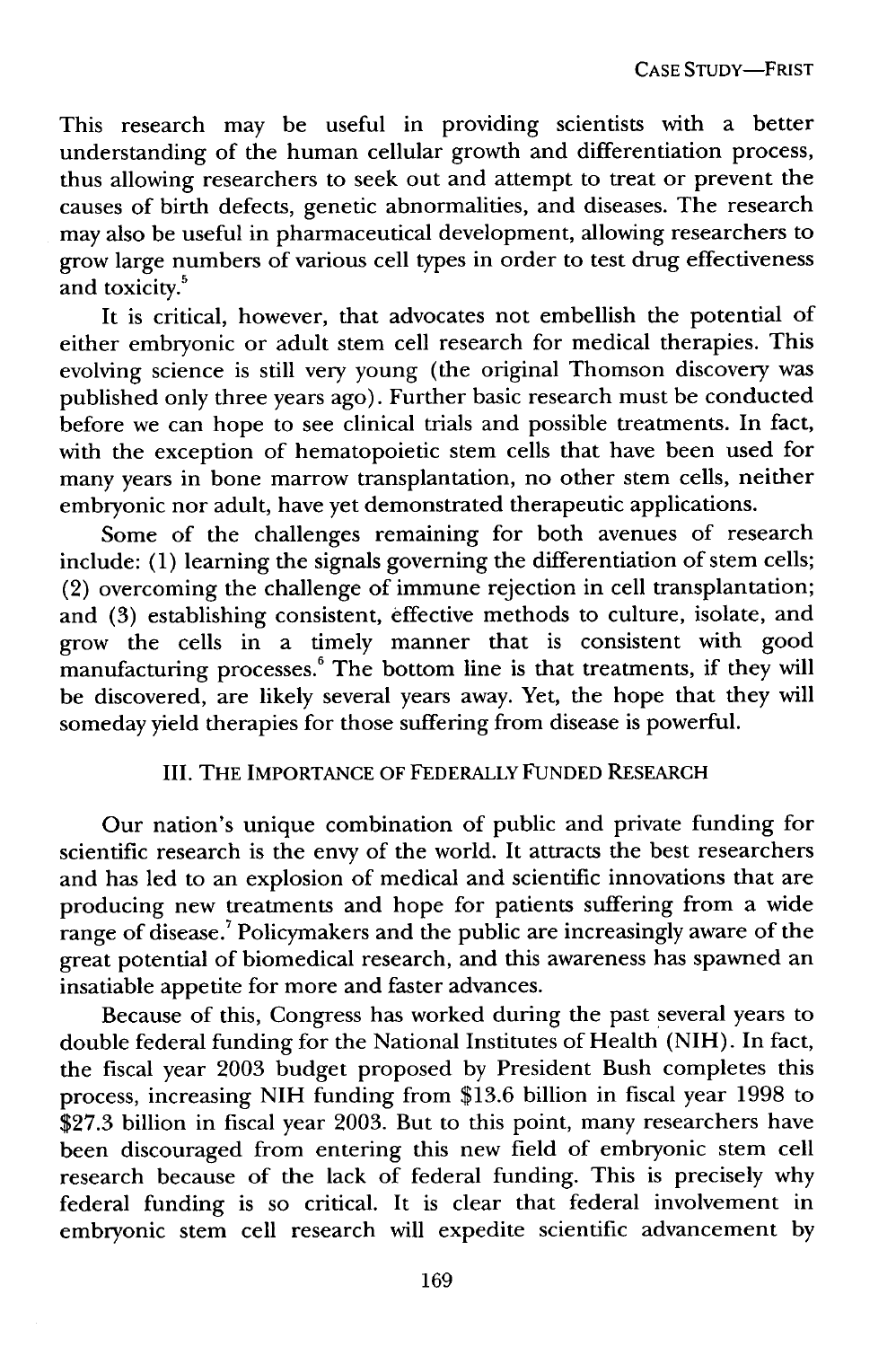making the research available to scores of the nation's best and brightest investigators, and improve research by ensuring that adult stem cell and embryonic stem cell research are conducted along side each other.

Federal funding should also bring a much-needed level of ethical safeguards and federal oversight to the field. To date, embryonic stem cell research has taken place with no federal supervision or regulation. Reports of researchers deriving embryonic stem cell lines from human embryos created specifically for research have made this pressing need clear. The continually evolving interaction between this promising but uncharted new science with the ethical and moral considerations of life demands a strong, comprehensive, publicly accountable oversight structure. It demands a policy that is responsive on an ongoing basis to moral, ethical, and scientific considerations. It is, therefore, up to policymakers to ensure that this research is subject to the highest standards of public transparency and effective regulation.

## IV. THE INTERPLAY OF SCIENCE, ETHICS, AND PUBLIC POLICY

As the desire for new therapies and treatments grows, we must recognize that science is not practiced in a vacuum. Moral and ethical considerations cannot be ignored. With the ever-increasing pace of progress have come new challenges of ethics and technologies that have, at times, threatened the ability of public policy to respond. But, I deeply believe that we, as legislators, have an obligation to do just that.

There are those who argue that "politics" should not impinge on scientific process. I disagree. It is the role of politics to ensure that taxpayer money is used in a manner that is responsive to public interest and is acceptable to society. It is the role of politics to ask the question posed by the *Washington Post* several years ago: "Is there a line that should not be crossed, even for scientific or other gain, and if so, where is it?"<sup>8</sup> In fact, politics should and does have an important role in deciding what research is not only scientifically promising but also socially acceptable.

As a transplant surgeon, I have confionted many life-and-death decisions. I have performed hundreds of organ and tissue transplants and experienced the ethical dilemmas involved in end-of-life care. Having practiced in the early days of heart and lung transplantation, I have witnessed the powerful impact of medical progress on each of my patients. Moreover, I have seen firsthand the impact that medical and technological progress have had on reshaping legal and ethical criteria, as well as how ethics has shaped the practice of medicine.

As a surgeon, I frequently removed a heart from a brain-dead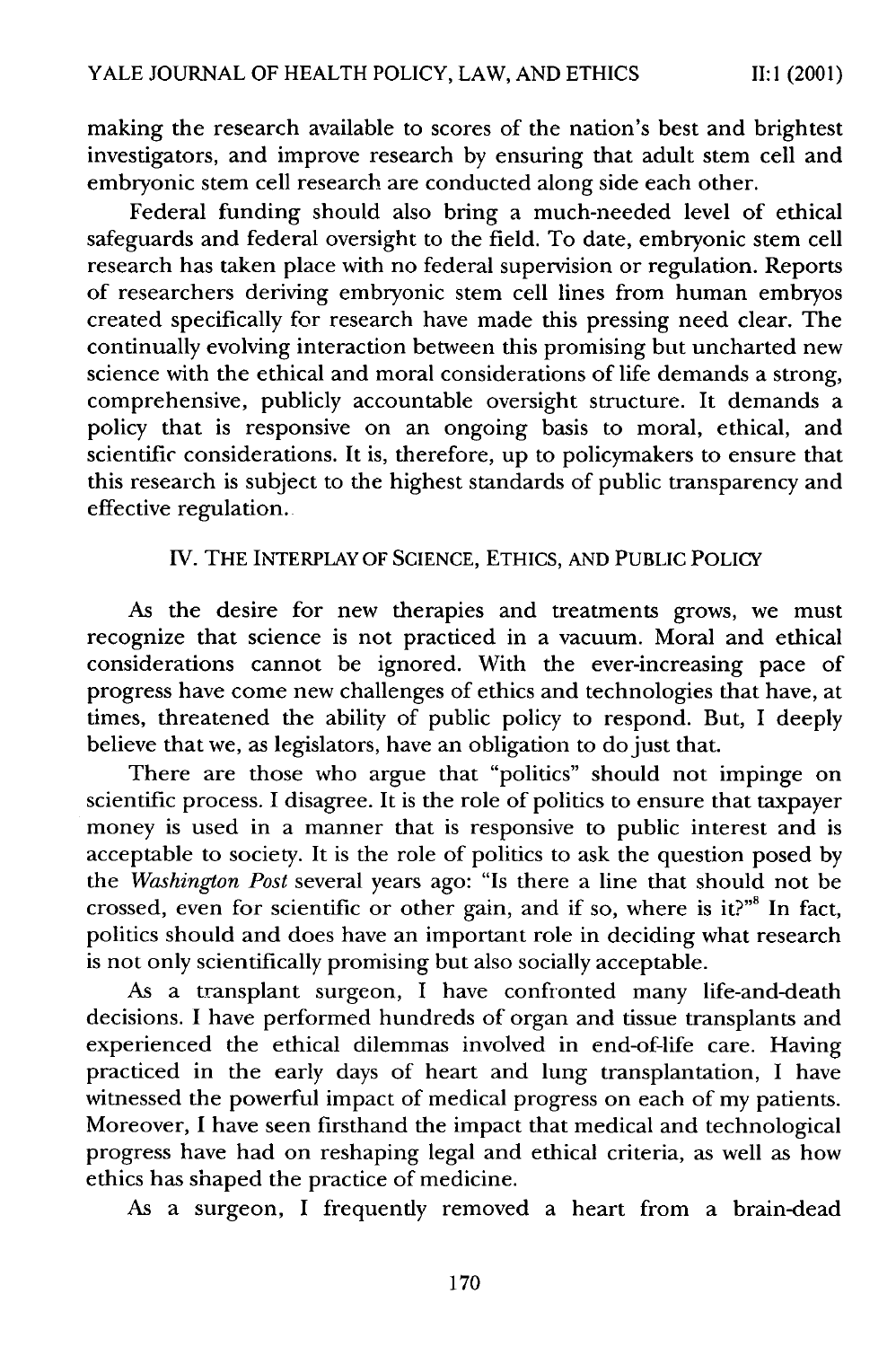CASE STUDY-FRIST

individual and placed that heart into another patient who would have otherwise died. That required a determination of when brain death occurred-a routine process today that was very controversial when it was first developed just three decades ago.

Historically, death was not particularly difficult to determine or define. Generally, all vital systems of the body-respiratory, neurological, and circulatory-would fail at the same time, and none of these functions could be prolonged without the maintenance of the others. However, technological advances in life support, particularly the development of ventilators, have made it possible to keep some bodily systems functioning long after others have ceased.

These technical advances opened up the possibility of organ transplants and also created a need for the development of a neurological standard for determining when death occurs. Only after death has been determined is it appropriate to consider organ donation. On this basis, there is now broad public support for organ donation. It must be remembered, however, that the cohesive interplay of science, ethics, and policy did not come easily.

A similar dilemma now confronts us in the field of embryonic stem cell research. The question is much like that faced in the early days of organ transplantation: Do we remove organs and tissue for transplantation and research from an individual who is brain dead, but whose other organs continue to live and function normally? The question today is whether to fund research using stem cells derived from blastocysts that could, if implanted, become a fetus, but that will otherwise be discarded. I believe the provision of funding for such research is the proper course, but only under the strictest of regulations to ensure a clear separation of the decisions to discard excess embryos, donate them for adoption, or donate them for research, in an approach consistent with the precedent of organ donation.

## V. THE PRESIDENT'S DECISION

In the first half of 2001, the question of federal funding **for** embryonic stem cell research reached new heights of attention as pressure mounted for President Bush to determine whether to implement the NIH Guidelines on embryonic stem cell research, promulgated under the previous administration. With growing public interest, members of Congress were also forced to confront these issues. As the only physician in the U.S. Senate, I felt particularly compelled to study the issue and make my position clear. On July 18, I announced a comprehensive framework for the support of embryonic stem cell research.<sup>9</sup> This position, based on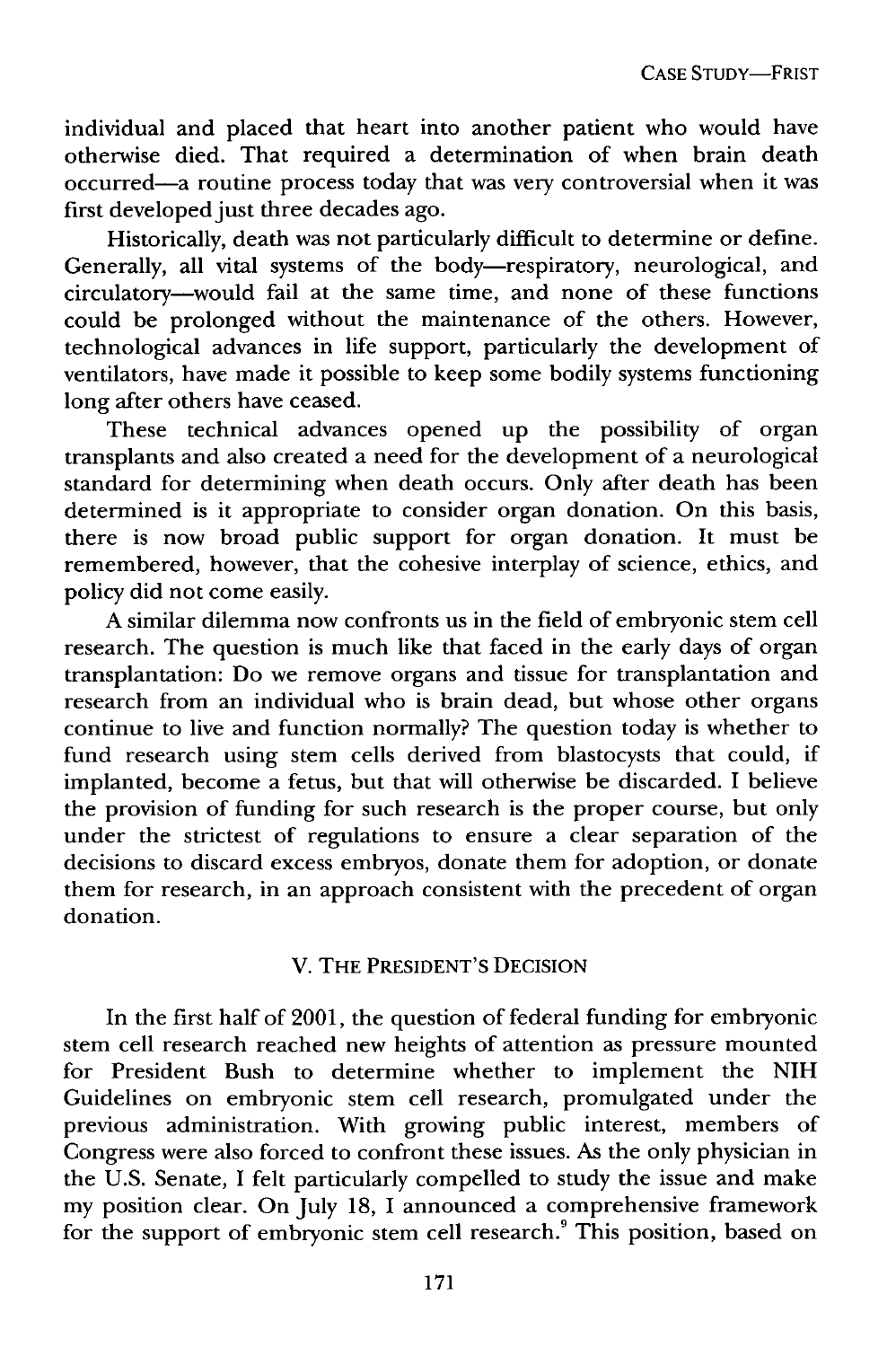the following ten points, would allow stem cell research to move forward in a manner respectful of both the moral significance of human embryos and the potential of stem cell research to improve health: (1) a ban on the creation of embryos for research purposes; (2) the continuation of the present ban on federal funding of the derivation of embryonic stem cells; (3) a ban on all human cloning; (4) an increase in adult stem cell research funding; (5) funding for embryonic stem cell research only from blastocysts that would otherwise be discarded; (6) a rigorous informed consent process; (7) a limited number of stem cell lines; (8) a strong public research oversight system; (9) ongoing, independent scientific and ethical review; and (10) strengthened and harmonized fetal tissue research restrictions.

On August 9, 2001, President Bush announced a decision that may dramatically alter the course of biomedical research. After a lengthy process of thorough study, consultation, and reflection, the President decided to permit the NIH to fund research using embryonic stem cell lines already in existence on that date.<sup>10</sup> His decision means that, for the first time, the nation's premier federally supported scientists will be able to perform research using embryonic stem cells. It means that, for the first time, this research will be conducted by a broad number of scientists—and not merely by those using private funds. Because the President's focus was on the use of existing cell lines, some of the protective criteria I detailed are not necessary-for example, as rigorous an informed consent process since the cell lines already exist. But the President's position expressly or implicitly endorses a number of my criteria, such as a ban on the creation of embryos for research, a ban on human cloning, and a ban on federal funding for the derivation of embryonic stem cells. These standards, in particular, and the President's decision ensure a strong and cohesive moral construct, in general, that will become even more critical as science and research in these areas progress.

As attention has focused on this research in the last year, a great deal has been learned about both adult and embryonic stem cells. During the President's deliberations, the NIH determined the existence of more than sixty embryonic stem cell lines worldwide-considerably more than previously thought." There are presently more than seventy lines in the NIH registry. But this process has also reminded us how little is known about this science and has driven home the fact that there is still far to go.

In the wake of the President's decision, some have challenged the viability of all those cell lines. Others have argued that these cells lines are not enough to meet research needs.<sup>12</sup> Still others are disappointed that the President decided to allow the use of federal funds for research on any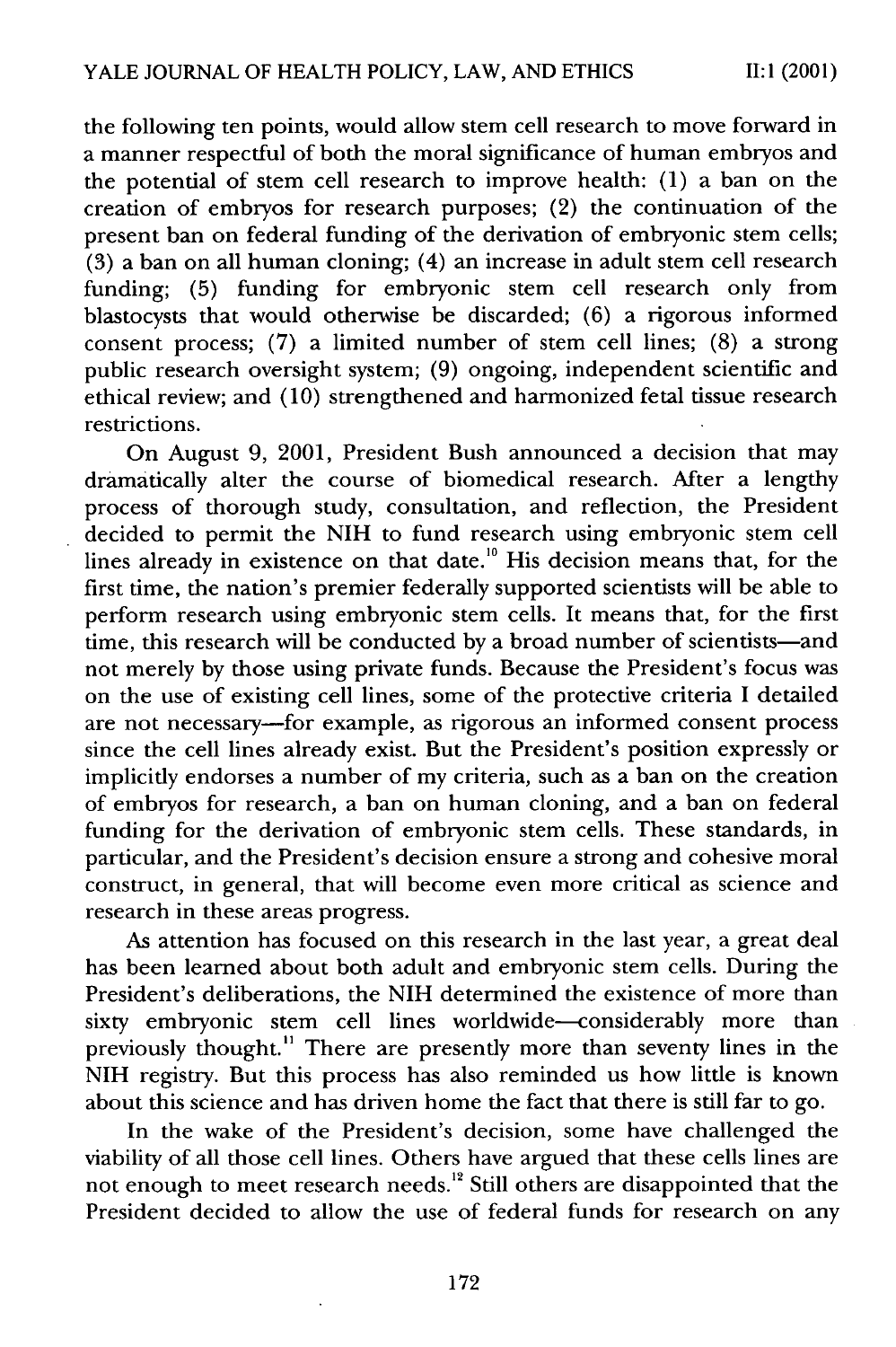embryonic stem cells.<sup>13</sup>

The President's decision means that embryonic stem cell research will expand dramatically. This research may open the door to therapies and cures beyond our imaginations. For the first time, federal funds will be used to better understand the earliest stages of human life, and the existence of a public embryonic stem cell registry should ensure that research and discoveries are shared broadly and rapidly.

We should commend the NIH for taking important steps to move this research forward through the establishment of a stem cell registry where researchers around the world, as well as the general public, can access information about embryonic stem cell lines available for research. This registry has already been important in bringing a new level of public transparency to the research and expanding our knowledge about the global state of the science. Because of the NIH's work in establishing the registry, we know the location of more than seventy embryonic stem cell lines that are currently available. Moreover, the registry includes information on how they were derived, what their basic characteristics are, and how to contact their owners.

The registry represents a commitment by the NIH and the President to facilitate scientists' access to embryonic stem cells. Moreover, the NIH has built upon the registry by negotiating a Memorandum of Understanding (MOU) with the Wisconsin Alumni Research Foundation, which holds patent rights to the cell lines developed by Thomson. The MOU enables the NIH and NIH-funded investigators to access these cell lines under minimal conditions.<sup>14</sup> Hopefully, this agreement will serve as a model for such arrangements in the future.

But this research carries great moral as well as great medical danger, namely the potential to inflict harm. Because we have barely begun to understand its capacities, pioneers in the field must approach this research with the awe and respect it deserves. We must move forward with caution and restraint, remembering that it is untried, untested, and unproven. We must proceed within the context of a fully transparent, carefully regulated framework that ensures respect for the potential of this research and for the moral significance of the human embryo.<sup>15</sup>

Much of the public discussion and analysis of the President's decision has centered on whether his stipulations are sufficient for the success of this research. Issues such as autoimmune rejection and cell line diversity have been raised as potential obstacles.<sup>16</sup> While the fact that existing cell lines have been cultured and grown on mouse feeder cells has concerned some, the Food and Drug Administration (FDA) has said that this is not a barrier to this research. In fact, there are presently several active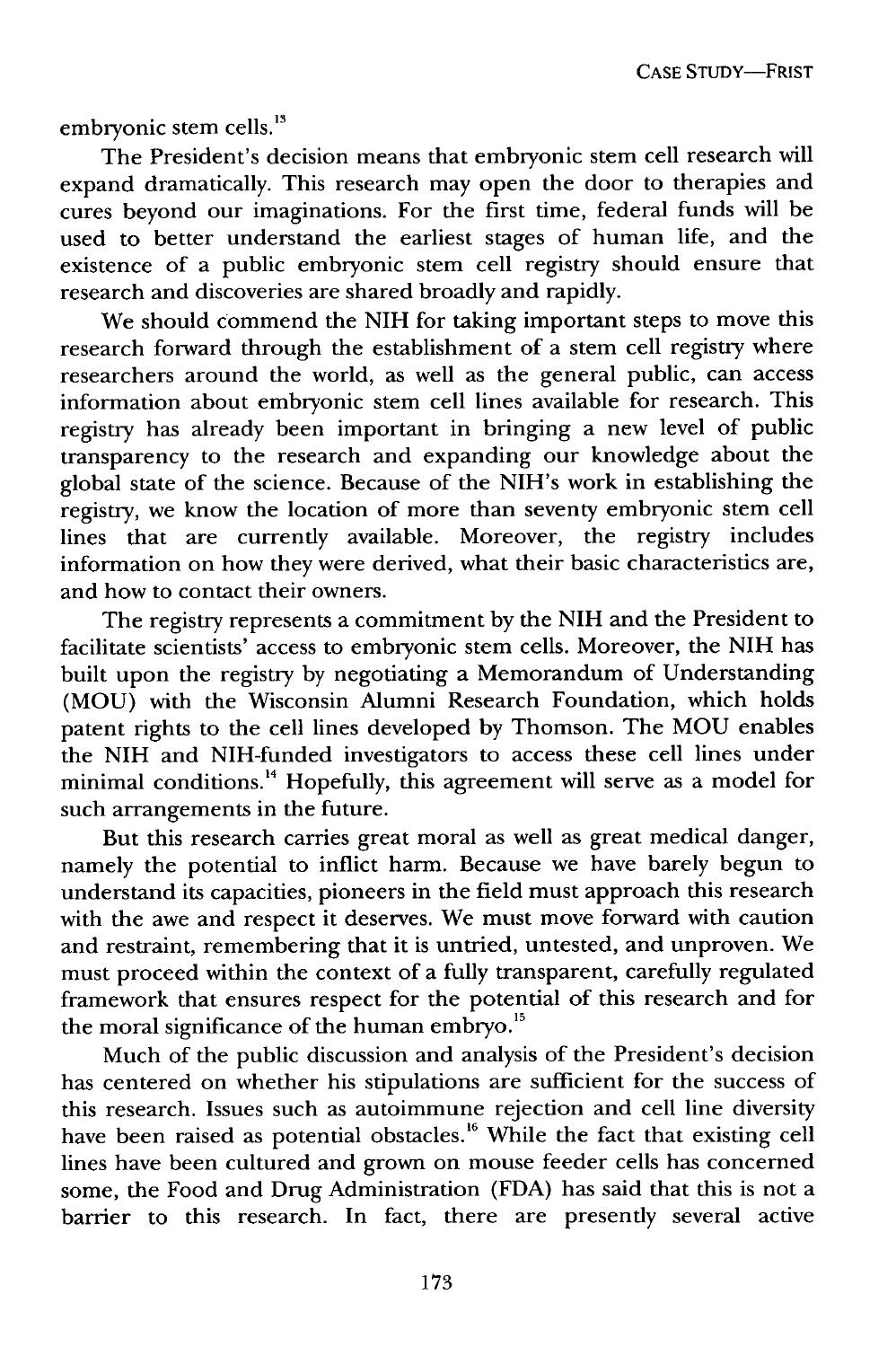Investigations for New Drugs for xenotransplantation products presently in clinical trials.<sup>17</sup>

While the concerns about the potential restraints of research limited to existing cell lines may one day prove valid, they will not prohibit the research from moving forward. Research knowledge will expand exponentially as we move beyond the relatively few cell lines isolated at the University of Wisconsin and begin to use the more than seventy lines available worldwide.<sup>18</sup> Moreover, the NIH currently spends more than \$250 million per year on stem cell research-a figure that will continue to rise in the coming years as overall NIH funding continues to expand.<sup>19</sup> Ultimately, far more research must be done before we know the answers to the concerns-but, it is now up to the researchers to move forward. Should there come a time that a real obstacle to the continuation and success of embryonic stem cell research emerges, Congress might look to alleviate such a situation in a manner consistent with the rigorous standards that I have outlined. But there is much work to be done before we will know whether this is necessary. This is, after all, a new and evolving science.

The President has also taken a crucial step towards the long-term success and viability of embryonic stem cell research by recognizing the need for continuing moral and ethical oversight of this and other pressing issues in the fields of bioethics and medical advancement. The new Council on Bioethics, to be led by Dr. Leon Kass of the University of Chicago, will play an integral role in monitoring and advising the nation about the moral and ethical considerations that may be raised by a wide range of scientific breakthroughs.

## VI. THE FUTURE OF STEM CELL RESEARCH

One critical aspect of the embryonic stem cell framework that was perhaps overlooked, or afforded less attention, when I announced my position in July 2001, was cloning. It is imperative that federal legislation be enacted to ban all human cloning. There are three primary reasons I believe a ban is necessary. First, the technique by which cloning is done, somatic cell nuclear transfer, remains highly inefficient and risky to the embryo-with very high failure, death, and mutation rates. Second, allowing human cloning opens the door to the exploitation of women as egg donors by creating a market for already in-demand oocytes. This would lead to often poor minority women undergoing risky superovulation treatments because of the high financial incentives involved. Finally, there is broad agreement that the creation of embryos solely for research is unethical and should be prohibited.

In addition, science has progressed to the point that we know a human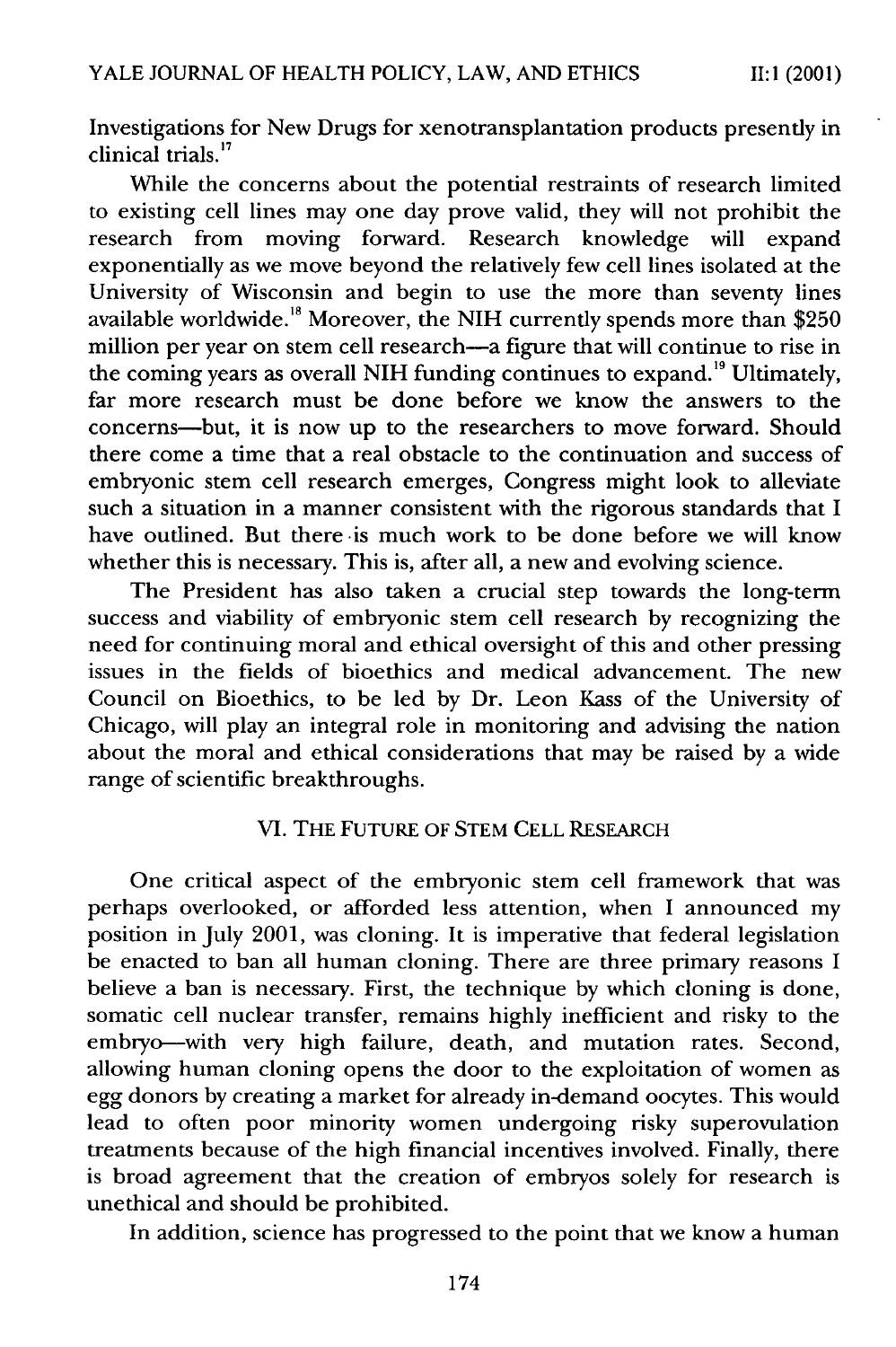cloning ban will not derail stem cell research. In 1998, when I authored one of the first pieces of federal legislation prohibiting cloning, concerns existed that a cloning prohibition would impede embryonic stem cell research. However, subsequent advances in our knowledge of the successful development of embryonic stem cell lines at the University of Wisconsin and the identification of more than seventy such existing cell lines to date have made clear that banning cloning will not materially curtail embryonic stem cell research. Science has advanced to the stage where we now know more definitively, not only that embryonic stem cell research will not be hindered, but also that such research can, and will, proceed aggressively without the use of human cloning.

We will have to wait several years to know whether embryonic stem cell research may yield practical therapies. In the meantime, we should move aggressively forward in implementing the President's policy and to examine its progress closely over the coming months and years. As the research moves forward, ongoing congressional and scientific oversight will be critical to reevaluating the progress and needs of this research. Just as important, ongoing discussion among scientists, policymakers, ethicists, religious leaders, and the American people will be critical to maintaining the proper balance between science and ethics and to ensuring the ultimate success of our biomedical research endeavors.